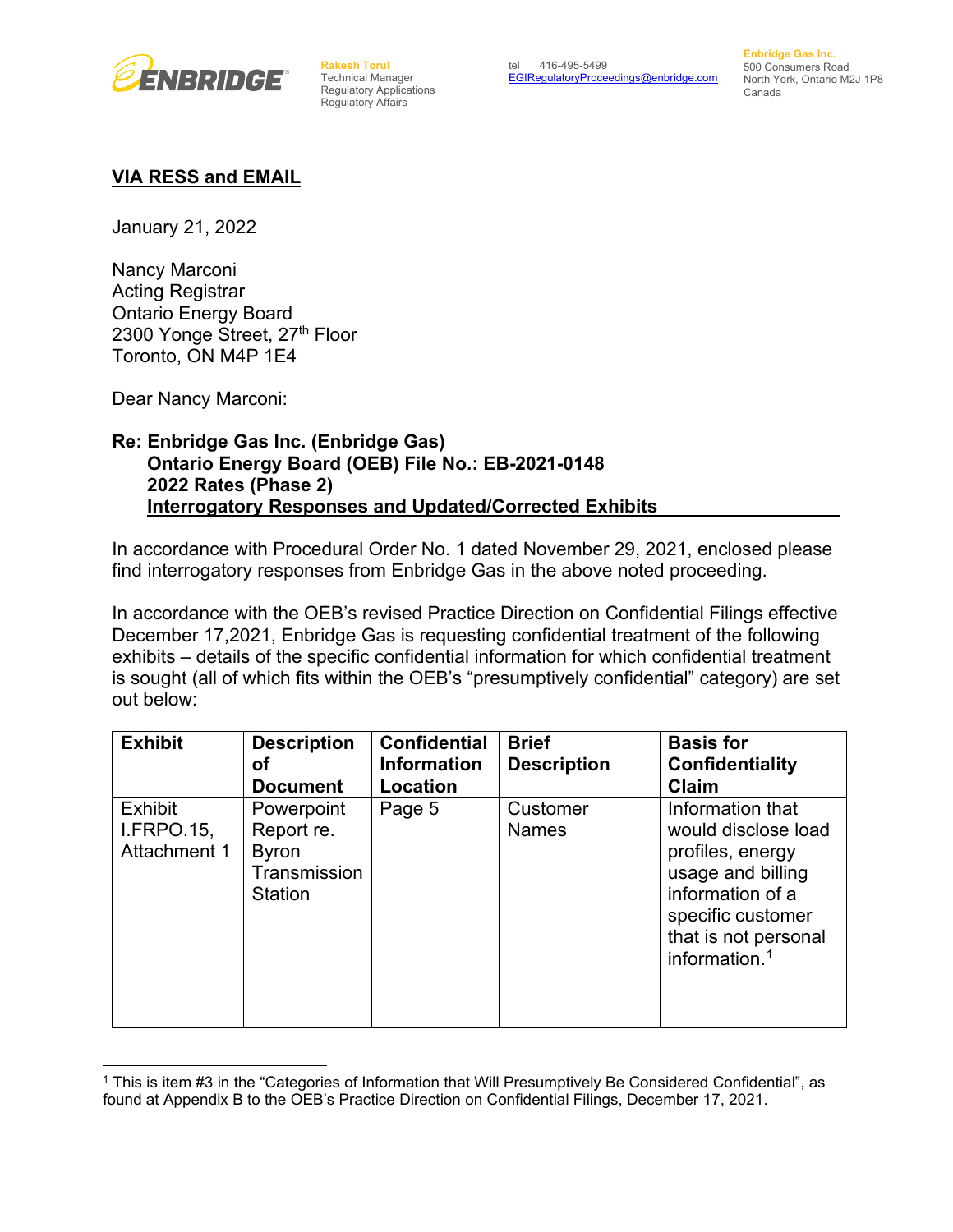| <b>Exhibit</b><br>I.PP.9,<br><b>Attachment 1</b> | Gas<br><b>Distribution</b><br>Contract<br>between<br>Enbridge<br>Gas and<br><b>Kirkland</b><br><b>Lake Gold</b><br>Ltd. | Pages 2 and<br>5         | Contribution in<br>Aid of<br>Construction<br>amount and<br>timing                                                          | Information that<br>would disclose load<br>profiles, energy<br>usage and billing<br>information of a<br>specific customer<br>that is not personal<br>information. <sup>2</sup> |
|--------------------------------------------------|-------------------------------------------------------------------------------------------------------------------------|--------------------------|----------------------------------------------------------------------------------------------------------------------------|--------------------------------------------------------------------------------------------------------------------------------------------------------------------------------|
|                                                  |                                                                                                                         | Page 9                   | Termination<br>payments<br>schedule                                                                                        | Information that<br>would disclose load<br>profiles, energy<br>usage and billing<br>information of a<br>specific customer<br>that is not personal<br>information. $3$          |
|                                                  |                                                                                                                         | Pages 10, 11<br>and $12$ | Contract<br>parameters,<br>including<br>Minimum Annual<br>Volume,<br>Contract<br>Demand and<br>customer-<br>specific rates | Information that<br>would disclose load<br>profiles, energy<br>usage and billing<br>information of a<br>specific customer<br>that is not personal<br>information. <sup>4</sup> |

In addition to the interrogatory responses, Enbridge Gas is also filing updates/corrections to the following exhibits:

| <b>Exhibit</b>                                           | <b>Updates /Corrections</b>                                                                                                                                      |
|----------------------------------------------------------|------------------------------------------------------------------------------------------------------------------------------------------------------------------|
| Exhibit B, Tab 2, Schedule 1,<br>pages 22 and 23         | Par 35 – Changed 2021 to 2022<br>Table 10, line 1 - Changes 2021 to 2022                                                                                         |
| Exhibit B, Tab 2, Schedule 1,<br>pages 32-33 and page 35 | Par 57 – the description of the allocator was updated to<br>reflect the assets being installed with the St. Laurent Ottawa<br>North Replacement Phase 3 project. |

<span id="page-1-0"></span><sup>2</sup> This is item #3 in the "Categories of Information that Will Presumptively Be Considered Confidential", as found at Appendix B to the OEB's Practice Direction on Confidential Filings, December 17, 2021. Note also that the OEB permitted confidential filing of similar information in the EB-2021-0205 Leave to Construct proceeding (Enbridge Gas re. Greenstone Gold Mines).

 $^3$  See note 1.

<span id="page-1-2"></span><span id="page-1-1"></span><sup>4</sup> See note 2.